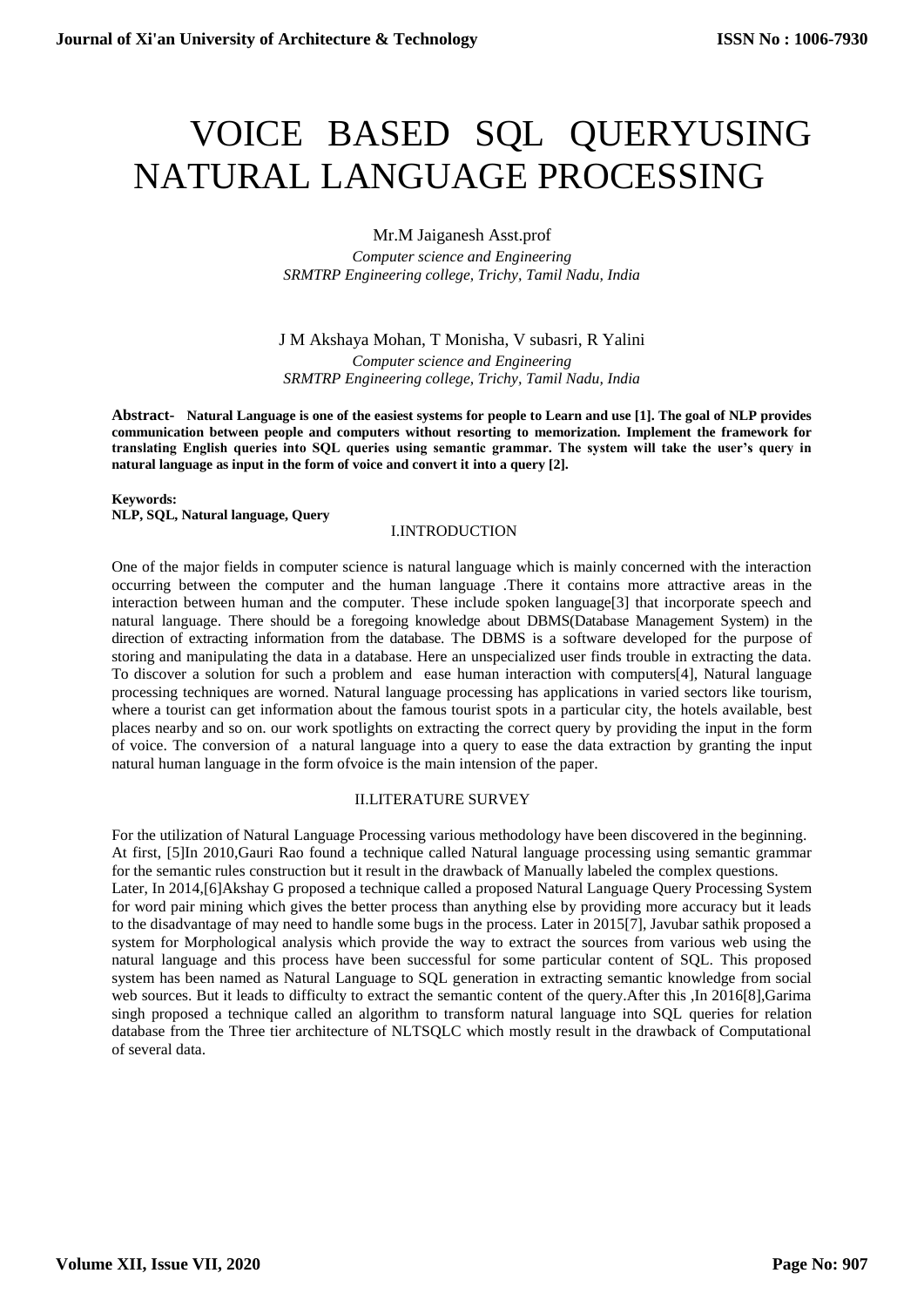## III.METHEDOLOGY

English is the most preferred one in Natural Language Processing i.e., the input dictum have to be specified in the language of English. Input query can be taken from user in the form of voice. And the processing of input query is used by Query formation. i.e., the process of breaking the query of the user into tokens. These tokens are the individual words in the query. Further extract the keywords to execute the query.

# IV.EXISTINGSYSTEM

The existing model of the Natural language processing is that it converts the Query from Natural language[9] which is given as text i.e., Input is in the form of text. At first the Natural language processing step is done by the following steps.

**1. TOKENIZATION**:[10]The activity of partitioning the string sequence into keywords, words, phrases and symbols called tokens.

**2. LEMMATIZATION:It** is a process of grouping together the inflected forms wordso they can be analyzed as a single item, identified by the word's lemma or dictionary form

**3. SYNTACTIC ANALYSIS**: It isaprocedure of examining a string of symbols,either in natural language computer language or data structure for the formal grammars rules

. **4. SEMANTIC ANALYSIS**: From the level of phrases, clauses, sentences and paragraph a relating process of syntactic structure is occurred to the level of the writing as a whole, to their language independent meanings is called as semantic analysis.

## **5. MAPPING:**

.

Which consists of two modules

#### **ATTRIBUTEIDENTIFICATION**:

In the table of relational database, the table has rows and column which stores the attributes which is identified in the process of natural language. An attribute is a column in a database tables. The natural language consists of several words which is given as input which after that Natural language processing the output got as in the level of phrases, clauses, sentence and paragraphs then into the attribute identification. This module identifies the useful attributes in the column of the table to create the query by following a rule-based paradigm.

#### **SQL QUERYFORMATION:**

In this module, After identifying the attribute in the column of the table, the SQL query have been formed, by using the SQLmap() function as the algorithm. The algorithm hastheformation of query for the train database. The algorithm has the query SELECT whichhas the value , train name, train no, source station ,destination station . The query have written as Query(SELECT) with the syntax as, " FROM railways.trainWHERE".Finally the resultant query formed after done the tokenization, lemmatization, POS tagging, stop words removal.

#### **6. RESULT:**

In the process of formation of SQL query from natural language processing, the steps include Tokenization, Lemmatization, Syntactic and Semantic analysis[11] , POS tagging, parsing and chunking and mapping include attribute identification and SQL query formation ,the result is formed.

The output for the process is taken as SQL query from the Natural language(human language).

# V.PROPOSED SYSTEM

## **5.1 SPEECHSYNTHESIZER**:

A Synthesizer is normally an instrument which is operated through the keyboard, is used for combining and generating different frequencies of voice signal. A Speech synthesizer is used for generating the speech from the voice. It is the step from which the process of

converting the speech to text is initiated[12]. The "Hidden Markov Model" is a algorithm used to convert the query.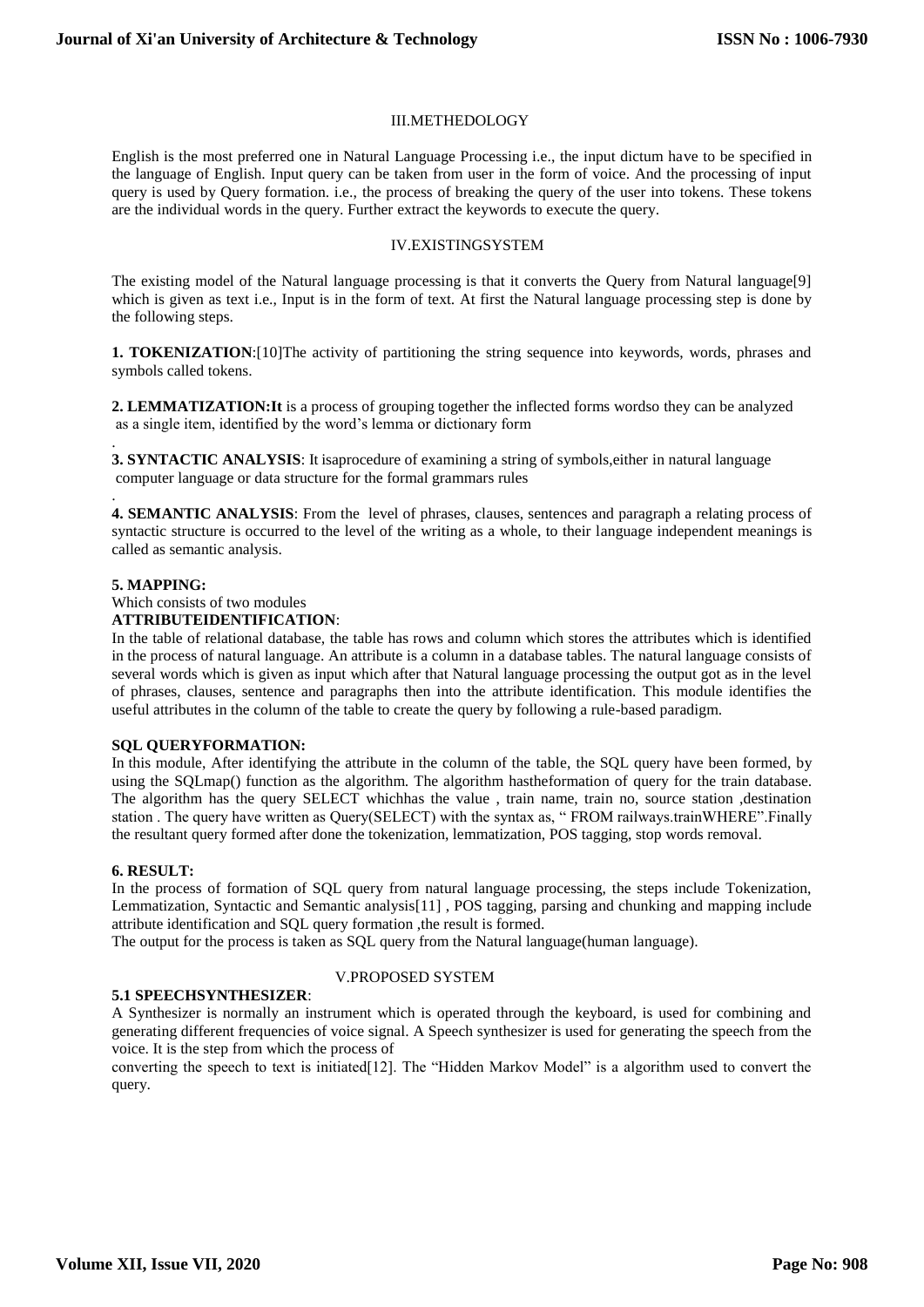| <b>SRM TRP</b><br><b>Engineering</b><br>College | $\bullet$ |
|-------------------------------------------------|-----------|
| Search Engine                                   |           |
| SRM TRP Engineering College                     | Search    |
|                                                 |           |
|                                                 |           |

**FIGURE 1 : This figure shows the speech in English from the user is taken as input converted into text using Hidden Markov Model and Speech Recognition Library. The audio can be provided through a microphone or similar device.The input is provided by the user in the above user interface which can be accessed by both admin and user.**

# **5.2HMM ALGORITHM**

There are many applications in continuous speech recognition (CSR) it contains command and control, transcription of recorded speech, interactive spoken dialogs, and so on. The feature extraction stage seeks to give a compact representation of the speech waveform. This form should reduce the loss of information between the words and convert the words from the acoustic models[13].

THE HMM ALGORITHM for the speech to text conversion is as follows, GOAL:

Given acoustic data A= a1, a2,…..,ak Find word sequence W=w1,w2,….,wk BAYES RULE:

 $P(W|A) = P(A|W) \cdot P(W)$ 

P(A) is a constant for a complete sentence.

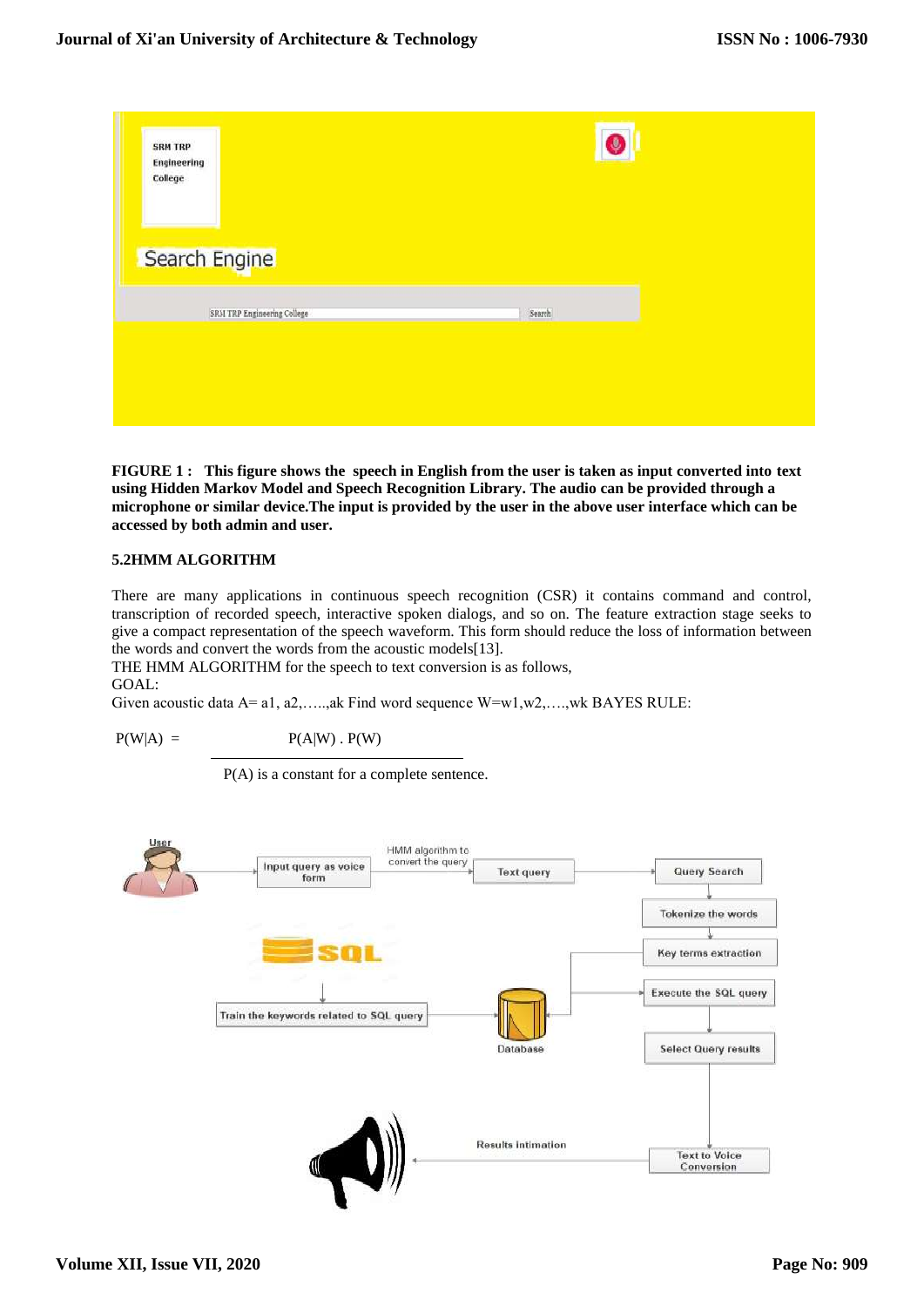**FIGURE 2: This figure shows the user is providing input as voice query converted into text query. Next step is splitting of sentences into minimal meaningful units is referred to as tokenization. Then extract the results from database and execute the SQL query to selected query results. Result can be obtained in the form of voice which is obtained from the database.**

# **5.3 TEXTMINING**

Text mining is also referred to as text data mining roughly equivalent to text analysis [14]. once it completed the conversion of speech to text, the next process steps include:

Query search, Tokenization, Key terms extraction, Execution of query with train the keywords related to SQL query and Query results. The basic steps in text mining are,

- 1. Choosing the scope of document
- 2. Tokenization
- 3. TokenNormalization
- 4. Stop words removal
- 5. Stemming the word

| <b>Voice Query</b>  |                                                                 |  |
|---------------------|-----------------------------------------------------------------|--|
| <b>Voice Result</b> | Select all records                                              |  |
| Query               | Result<br>Information                                           |  |
|                     | Label                                                           |  |
|                     | Select%20all%20records -<br>Select?all?records<br>Select<br>all |  |

**FIGURE 3: This figure shows given voice query sentence is splitting into minimal meaningful units is referred to as tokenization. Then removal of usual words like a, but, of, the etc.is referred to as the stop words which are also removed. Removal of prefix and suffix words is referred to as stemming words which are also removed in the process. After these steps are done the result can be obtained from the database.**

# **5.4 IMPLEMENTATION**

The process initiated by creating the home page. The home page has Admin login and User login and search. Admin login has SQL database connection which has the access to the admin of the web. The admin has the following access.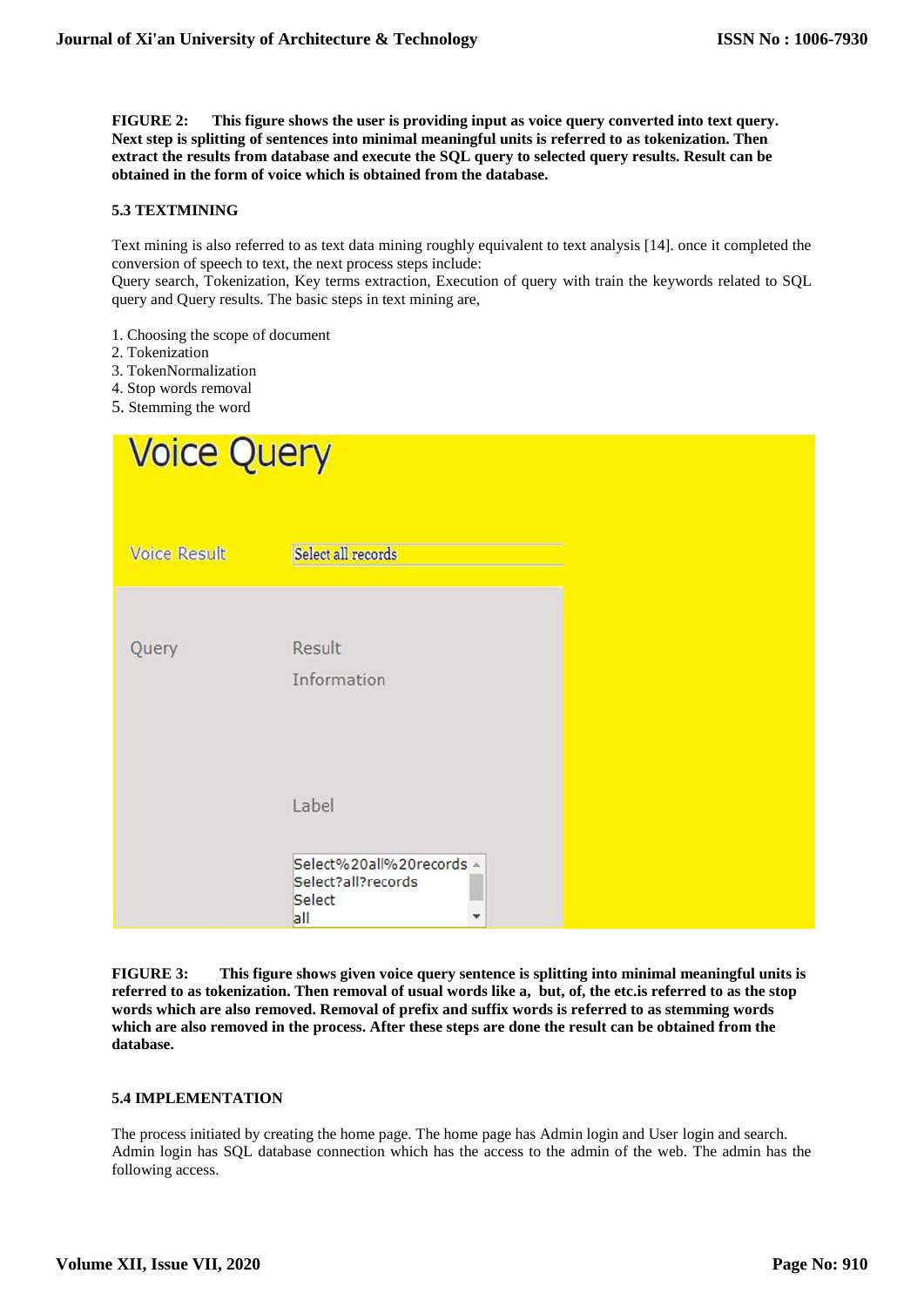- 1.CREATE atable.
- 2. ALTER atable.
- 3. ADD attributes to the table.
- 4. RETRIVE data from a table.
- 5. CREATE a userlogin.



**FIGURE 4: This figure shows the Admin login page.The admin page has three modules such as Homepage, Adding details to the database and the user login.The Admin have the access to creating new table , add attributes to the table,add details to the table and giving access to the table. Connecting user and admin done in this module.**

The user login has the following access:

- 1. CREATE a new user login.
- 2. LOGIN using the credentials.
- 3. SEARCH using the search page.
- 4. INPUT is given in the form of voice.
- 5. OUTPUT is obtained as an SQL query and
- 6. RETRIEVE the data as in the query.

Search page done the following.

Enabling the voice symbol we can record the speech at first.

The recorded speech is converted into text by using the speech synthesizer (HMM Algorithm).

The page has query information, result and the label.

Although several technologies are already employed in the process of converting the NLP into SQL query, this process mainly employed in making more interactive framework. This process include get the input from the user in the voice format and then convert it into query without using any tools but all with the code(C#.NET). This process include HMM algorithm and text mining process which recognize text and convert it into speech and then into subsequent steps to form a query and the retrieval of query in text format.